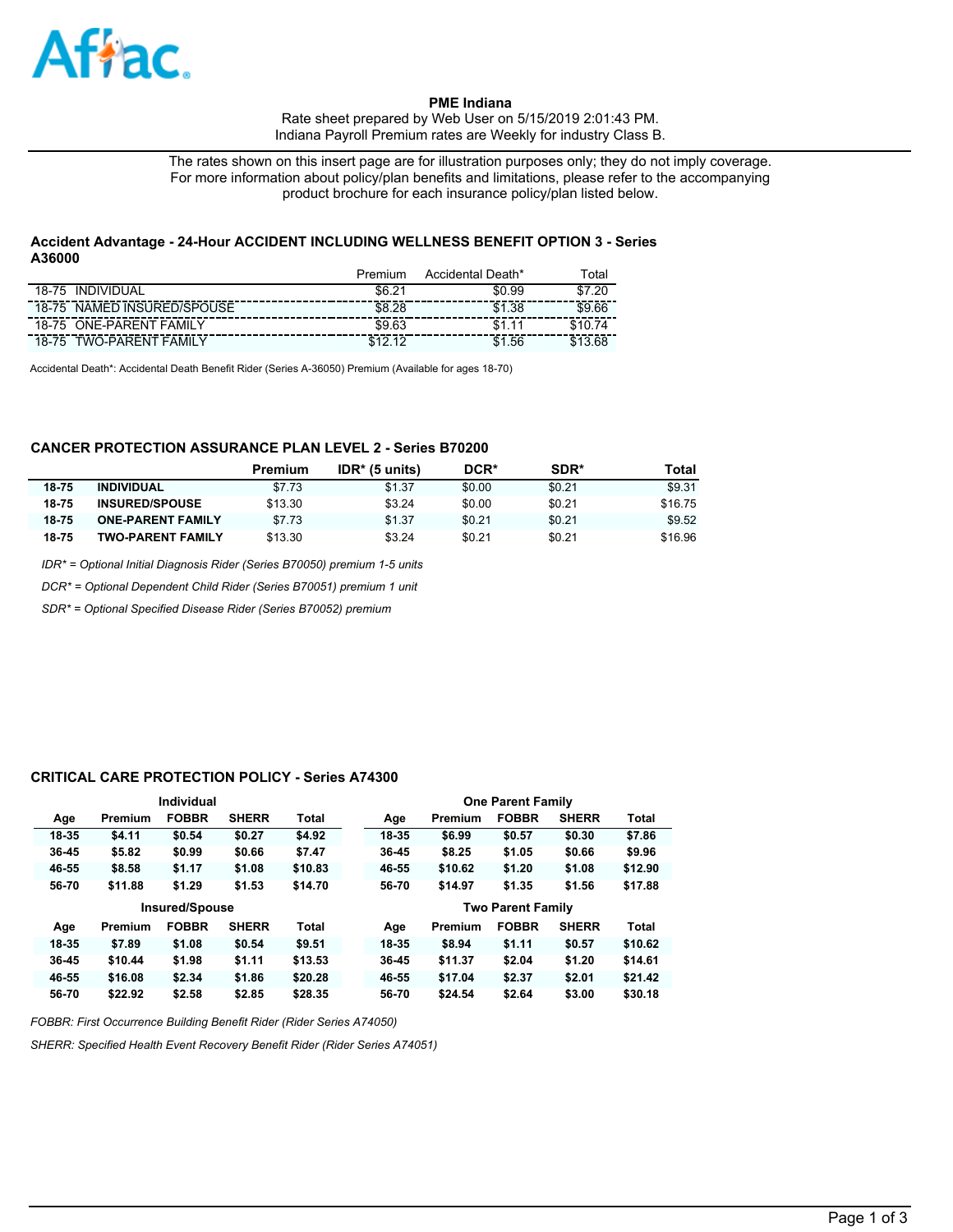

**PME Indiana**  Rate sheet prepared by Web User on 5/15/2019 2:01:43 PM. Indiana Payroll Premium rates are Weekly for industry Class B.

The rates shown on this insert page are for illustration purposes only; they do not imply coverage. For more information about policy/plan benefits and limitations, please refer to the accompanying product brochure for each insurance policy/plan listed below.

# **AFLAC-SHORT TERM DISABILITY - Series A-57600**

#### **Elimination Period Accident/Sickness - 0/7 DAYS**

| <b>Annual Income</b>  |       | \$24,000 | \$26,000 | \$28,000 | \$30,000 | \$32,000 | \$34,000 | \$36,000 | \$38,000 | \$40,000 | \$42,000 |
|-----------------------|-------|----------|----------|----------|----------|----------|----------|----------|----------|----------|----------|
| <b>Benefit Period</b> | Aae   | \$1.200  | \$1.300  | \$1.400  | \$1.500  | \$1,600  | \$1.700  | \$1.800  | \$1.900  | \$2.000  | \$2.100  |
| 3 MONTHS              | 18-49 | \$8.28   | \$8.97   | \$9.66   | \$10.35  | \$11.04  | \$11.73  | \$12.42  | \$13.11  | \$13.80  | \$14.49  |
|                       | 50-64 | \$9.72   | \$10.53  | \$11.34  | \$12.15  | \$12.96  | \$13.77  | \$14.58  | \$15.39  | \$16.20  | \$17.01  |
|                       | 65-74 | \$11.52  | \$12.48  | \$13.44  | \$14.40  | \$15.36  | \$16.32  | \$17.28  | \$18.24  | \$19.20  | \$20.16  |

## **AFLAC PLUS RIDER**

|       | <b>Aflac Plus Rider</b> |
|-------|-------------------------|
| 18-29 | \$0.72                  |
| 30-39 | \$1.02                  |
| 40-49 | \$1.74                  |
| 50-70 | \$2.97                  |